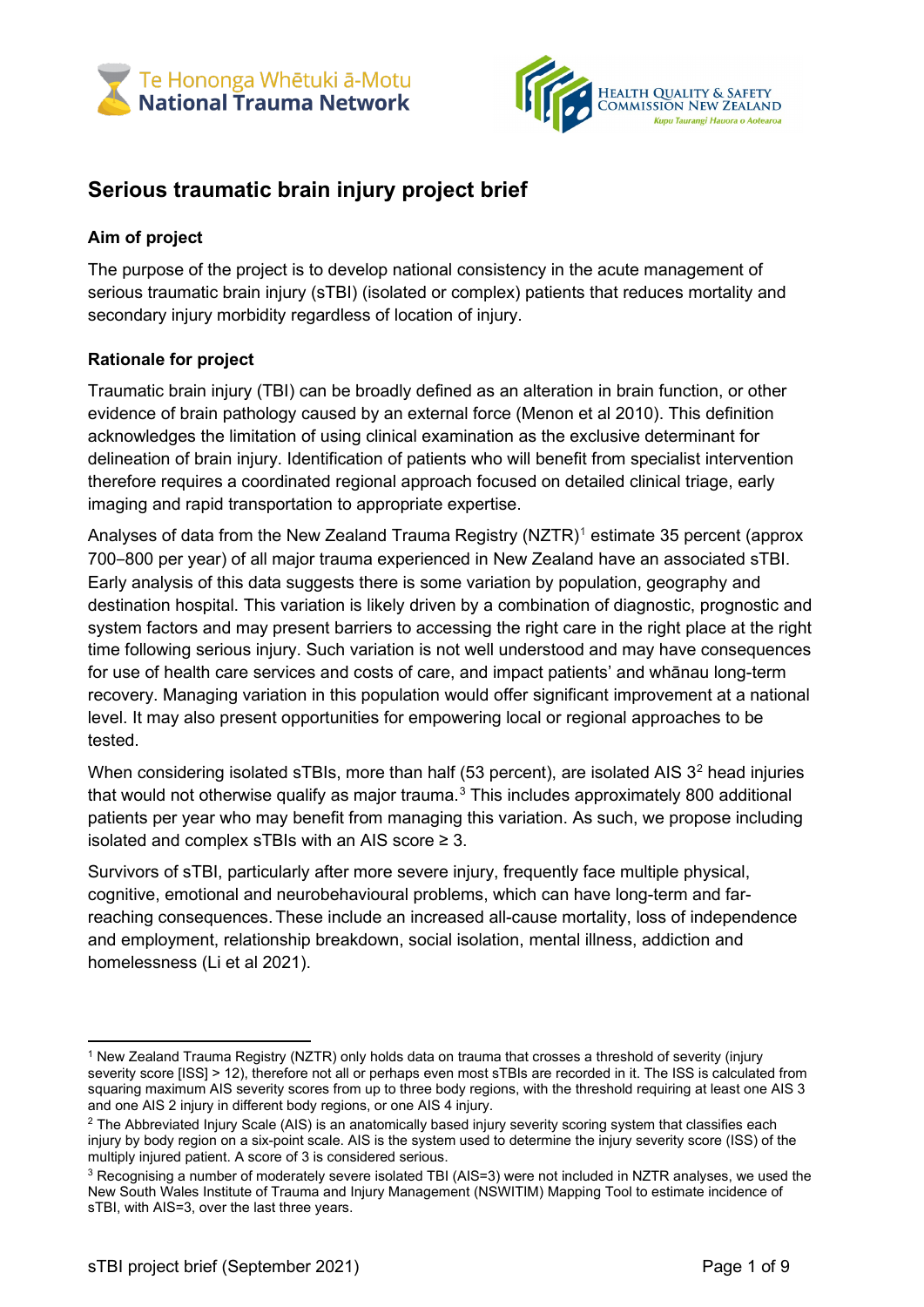In New Zealand, for the most severe injuries, destination protocols are well established. However, there is a cohort of moderate sTBI patients that may be susceptible to variations in care across the country. For individual cases, the term 'moderate' is a grey area where differentiation of symptoms and injury severity are difficult to ascertain. Mortality for patients with moderate TBI is reported at a rate of up to 15 percent (Godoy et al 2016) where 75 percent of those deaths occur in patients with an initial Glasgow Coma Scale (GCS) of 9–10 (Dixon et al 2020). However, there are known limitations when using GCS to classify TBI including difficulty of use, inconsistent application by providers and confounding patient factors such as agerelated cognitive decline, intoxication, drugs and polytrauma injuries. Additionally, GCS is symptom based and has poor correlation with specific intracranial pathology (Dixon et al 2020; Godoy et al 2016).

In these cases, the lack of a formal TBI care pathway means the majority of acute TBI patients not requiring critical or neurosurgical care are initially seen by clinicians who are not trained in the diagnosis and management of consequences at the level of pathology and neurological impairment. These patients often find themselves scattered throughout a hospital under various specialties (eg, orthopaedics, general surgery, internal medicine or care of the elderly), and may be discharged without specialist input or follow-up (Li et al 2021).

Models of care are emerging that aspire to improve patient outcomes, reduce societal impact of sTBI and generate cost savings. Such models are exploring the use of a neuroscience-led acute sTBI pathway which may be helpful in New Zealand. Further, a better understanding of health service delivery models and areas for change, including the use of technology and telehealth, may improve equitable access to health care (Keeves et al 2021).

The identification of a larger number of isolated moderate and potentially severe sTBI presents a challenge specific to identification and early management of injury. A specific pathway for sTBI could focus clinical attention, improve patient flow and outcomes, increase cohesion of the care pathway, reduce the cost of preventable disability and length of stay in acute beds, avoid disruption of the overall function of a trauma service and release acute neurosurgical beds for patients with other pathologies. Given the principle of early and appropriate care for sTBI patients, the project team wants to ensure sTBI patients have their brain injuries identified rapidly, are transported to the right facility for their immediate care and have seamless transitions into appropriate rehabilitation.

In addition, there are no consensus-based quality indicators specific for the treatment of adult patients with TBI (Huijben et al 2019). We want to be able to measure the most valuable areas for improvement. It's also important to use measurement so we are confident the changes being made are resulting in an improvement. As such it may be helpful for this project to identify what measures may best support this conversation over time.

This project brief highlights some of the early considerations of the National Trauma Network and the Health Quality & Safety Commission. These insights are merely to foster a meaningful conversation with an expert advisory group (EAG) to be formed to influence, inform and guide a national quality improvement programme for sTBI identification, acute management and early rehabilitation.

**Right diagnosis → targeted management → effective rehabilitation → better long-term life quality**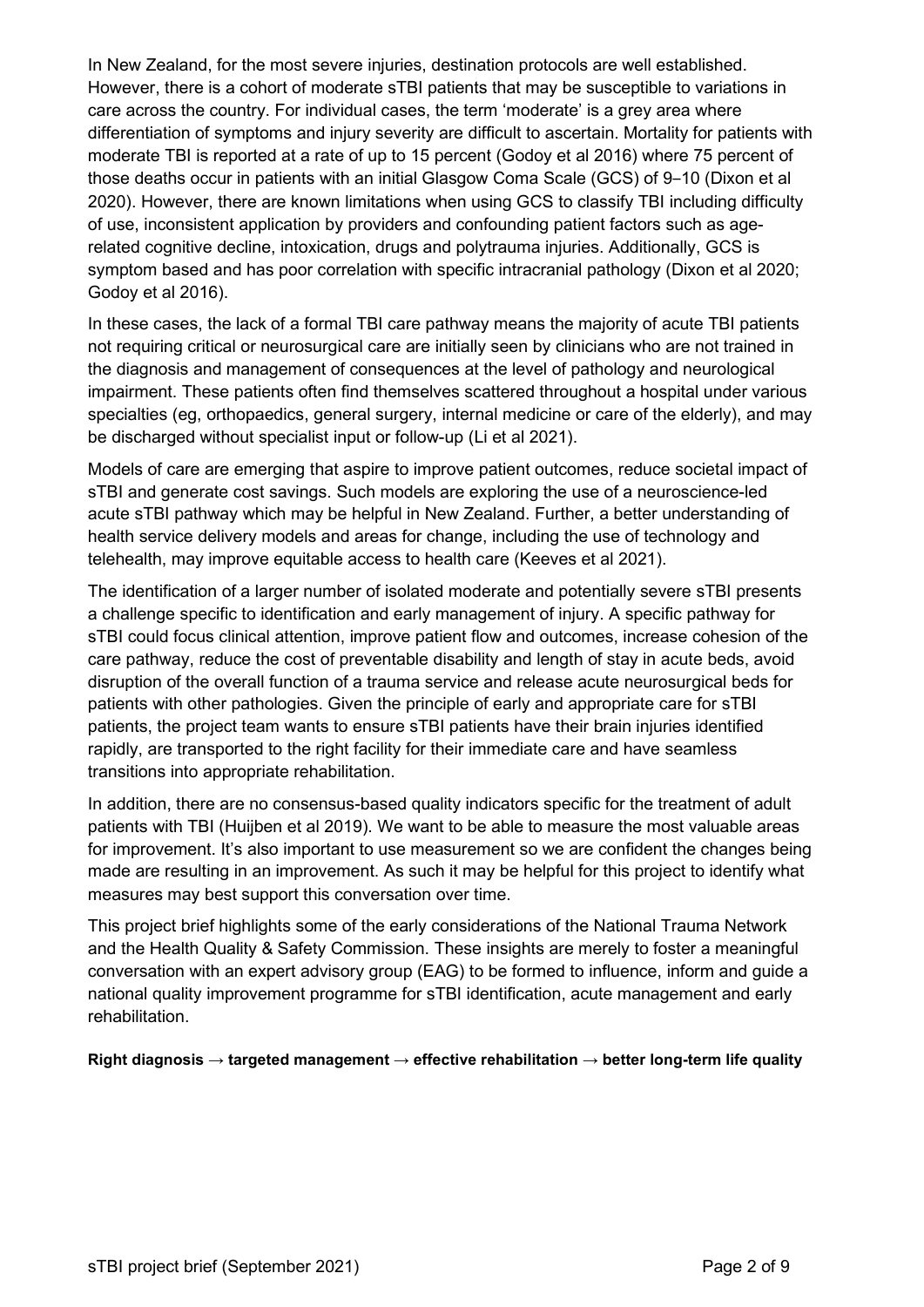# **Project objectives**

- Identify opportunities for improvement in identification and rapid transportation and/or transfer of sTBI patients to most appropriate facility.
- Achieve national equity in access to acute specialist intervention and standardised management pathway for sTBI.
- Optimise early recovery through a consistent rehabilitation plan that offers equitable transitions in care for all sTBI patients and whānau.
- Develop a suite of national measures that support the ongoing measurement and management of sTBI.

# **Out of scope**

- Given the confounding effect that age-related cognitive decline may have on a reliable GCS assessment, people aged  $\geq 70$  years with isolated or complex sTBI will be excluded from this project (see Figure 1 for volume of isolated sTBI in older persons).
- With the well-defined pathways in place for paediatric patients, we propose excluding patients ≤ 19 years with isolated or complex sTBI.
- The management of mild sTBI for quality improvement presents a significant challenge with respect to volume of patients. As a result, patients with mild sTBI will be excluded.



Figure 1. Annualised case volume of maior trauma sTBI from the NZTR and estimated from NMDS using NSW ITIM Mapping Tool and corrected for mapping estimates of AIS scores. Estimates are stratified by age, with corrections calculated separately for each age bin. Data sources: NZTR and NMDS 2017/18-2019/20.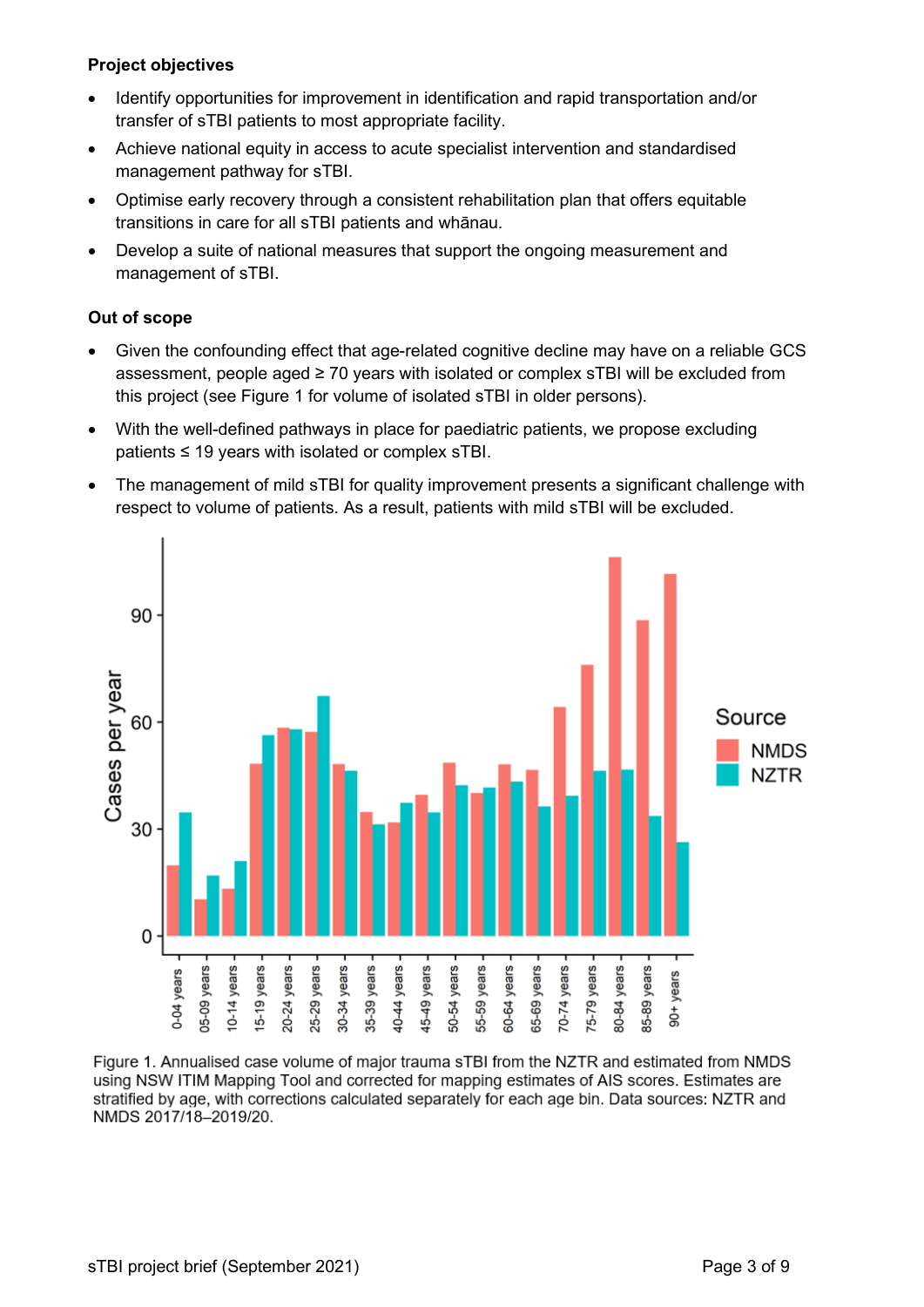# **Approach**

We propose adopting quality improvement methods that will support problem identification, design and testing of solutions and dissemination of new knowledge that will support the implementation of an enhanced model of care and management pathway for sTBI in New Zealand.

Initially, we propose focusing our attention on three distinct but inter-connected workstreams:

- 1. Identification of sTBI
	- a. hospital identification and rapid transport to nearest appropriate facility
	- b. early head CT and planning for specialist intervention.
- 2. Acute specialist intervention
	- a. equity for acute specialist intervention
	- b. Interhospital transfer from receiving hospital to specialist hospital
	- c. intensive care admissions to neuroscience and non-neuroscience centre
	- d. neurosurgical intervention
	- e. acute neuroscience delivery in non-neuroscience centres.
- 3. Recovery
	- a. equity for services central to optimal recovery
	- b. identification of all patients with sTBI
	- c. defined local plans for optimal recovery
	- d. smooth and consistent pathway from acute management to rehabilitation
	- e. early and intensive in-patient rehabilitation delivery, including both neuroscience and non-neuroscience centres.

Delivering improvement on a national scale will take time and effort. Most often, national improvements are seen by undertaking smaller, local or regional projects where shared learning enables adoption of the most promising practices across the country. Essentially, we can be confident we are adopting only those changes that result in an improvement. The EAG will be required to take an active and engaged leadership role in their local projects and share their learning/experiences nationally.

To facilitate this, the Commission can support a number of approaches, including the following:

- 1. National sTBI collaborative
	- a. Local teams will be supported by Commission quality improvement advisors to identify, scope and deliver improvement projects. Learning from across the country can be pooled to support new processes to be implemented nationally.
	- b. Local quality improvement facilitators will be trained, in parallel, to support their respective projects through a training programme offered by the Commission.
	- c. Advantages:
		- i. All team members will be exposed to quality improvement projects and processes.
		- ii. Time and space will be created by local leadership for teams to undertake an improvement project.
		- iii. The project EAG can choose topics of national importance across each of the workstreams.
		- iv. National guidelines/resources can be generated from the shared learning across all improvement projects.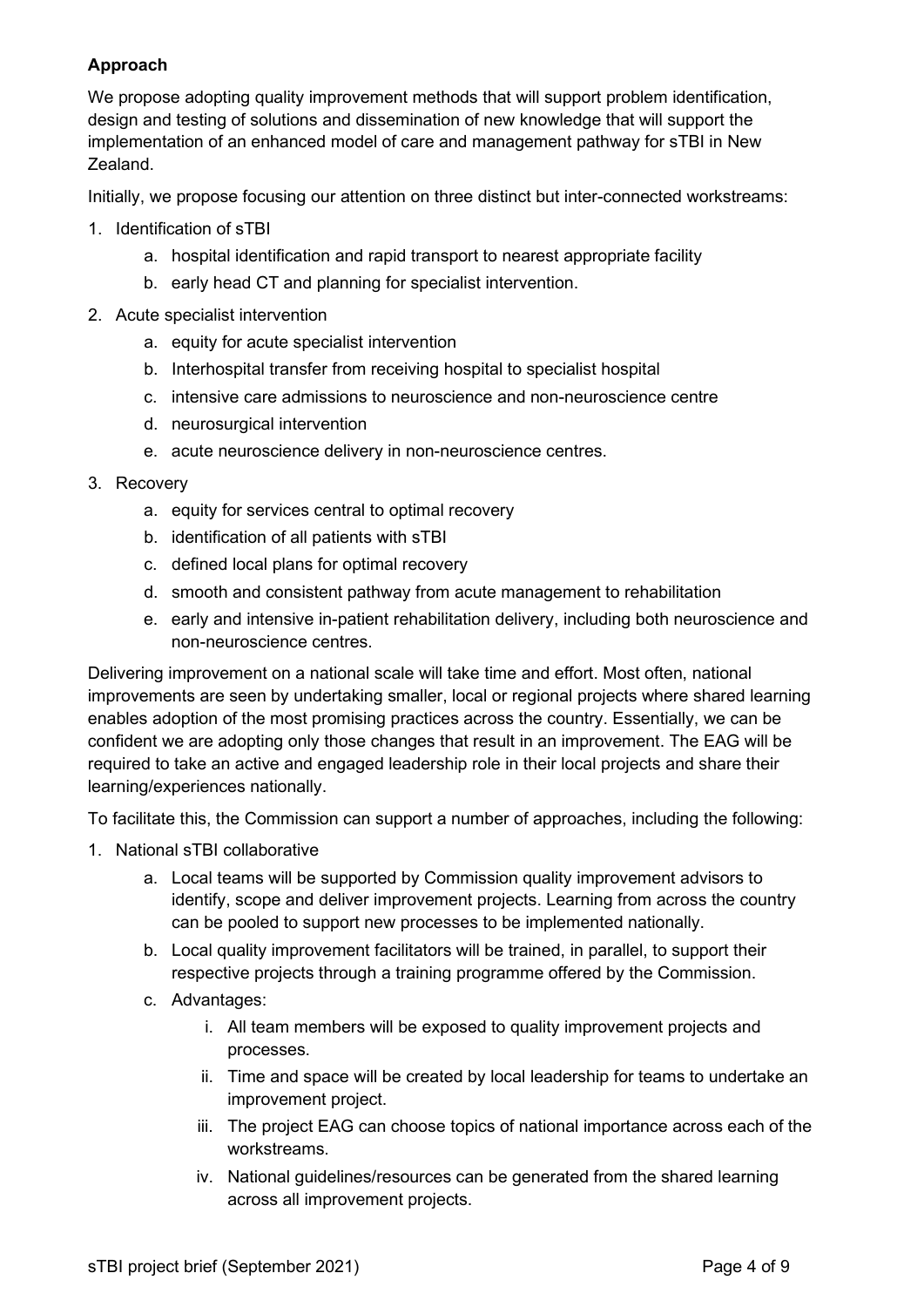- d. Assumptions:
	- i. Projects will likely require working across facilities or organisations, so leadership engagement will be essential.
	- ii. The project EAG will need to prioritise workstreams and be active champions in their local improvement projects.
- 2. National quality improvement advisor programme
	- a. One local team member will be identified to receive professional development in improvement science and apply that knowledge to a quality improvement project at a local/regional level.
	- b. Quality improvement advisors-in-training will be supported by coaches and faculty to scope, design and implement a change project.
	- c. Advantages:
		- i. Individual team member will receive world-class improvement science training.
		- ii. Time and space will be created by local leadership for teams to undertake an improvement project/
		- iii. The project EAG can choose topics of national importance across each of the workstreams.
		- iv. National guidelines/resources can be generated from the shared learning across all improvement projects.
	- d. Assumptions:
		- i. Only one team member per facility/region will receive training.
		- ii. Projects will likely require working across facilities or organisations, so leadership engagement will be essential.
		- iii. The project EAG will need to prioritise project workstreams and be active champions in their local improvement projects.
- 3. Quality improvement campaign towards a shared/agreed national goal
	- a. Less common but can be effective.
	- b. Leverages peer and social networks. Seeks endorsement and co-messaging by relevant professional societies. Uses a network of 'nodes' to pursue campaign's improvement goals. Requires communication and engagement strategies.
	- c. Advantages:
		- i. Can be effective when you have a shared goal and resources to support adoption and engagement.
	- d. Assumptions:
		- i. High activity will be required by EAG to engage and motivate 'nodes' for participation.
		- ii. Often requires up-front development of resources, pathways or other materials to support engagement and adoption of a programme.

#### **Current measures**

Measurement is key to understanding what problems we want/need to solve and whether the change we are making result in an improvement. It builds confidence in staff and leaders that the time taken to test and implement a change (when/if scaled up) will benefit providers and patients alike.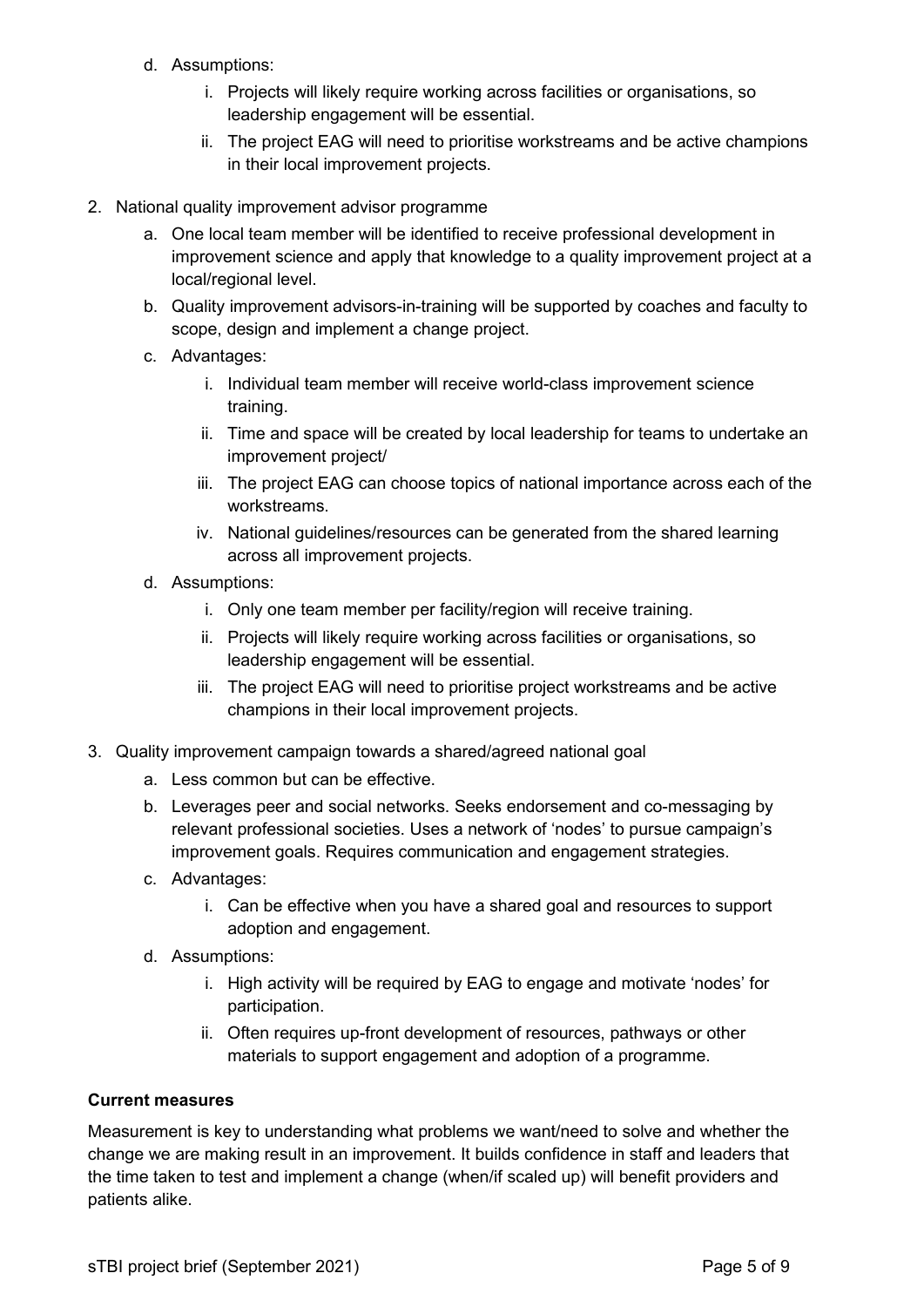Prior to its initial meeting, the EAG will receive a summary report of analyses to support the refinement of project scope. A number of measures may be useful to support future conversations and decisions around improvement opportunities. To start, we propose the following measures for each of the workstreams:

- 1. Identification
	- a. percentage of patients taken direct to neuroscience centre by region
	- b. time from first hospital presentation to index CT.
- 2. Acute intervention
	- a. trauma call
	- b. time from injury to arrival at neuroscience centre by region
	- c. proportion of patients admitted to neuroscience centre by region.
- 3. Recovery
	- a. discharge destination
	- b. mortality
	- c. acute length of stay (acute inpatient)
	- d. ACC linked data time to community rehab services (ie, training for independence, pain management, concussion services, psychology and neuropsychology)
	- e. Australasian Rehabilitation Outcomes Centre (AROC) linked data to assess functional outcome.

#### **Project team**

This project will be led by sTBI clinical lead Dr David Knight. Commission staff will offer resources and expertise as required and be supported by the guidance and functions of the EAG, including the clinical director and programme director of the National Trauma Network, as it evolves. The project team will be responsible for working with members of the EAG to facilitate processes, organise workshops and produce deliverables further to managing the delivery of the work programme.

Commission staff are:

- Tony Mottershead senior project manager
- Paul McBride senior data scientist
- Jessica Lockett quality improvement advisor
- Kat Quick clinical lead, rehabilitation
- Sreeja Tulluri project coordinator.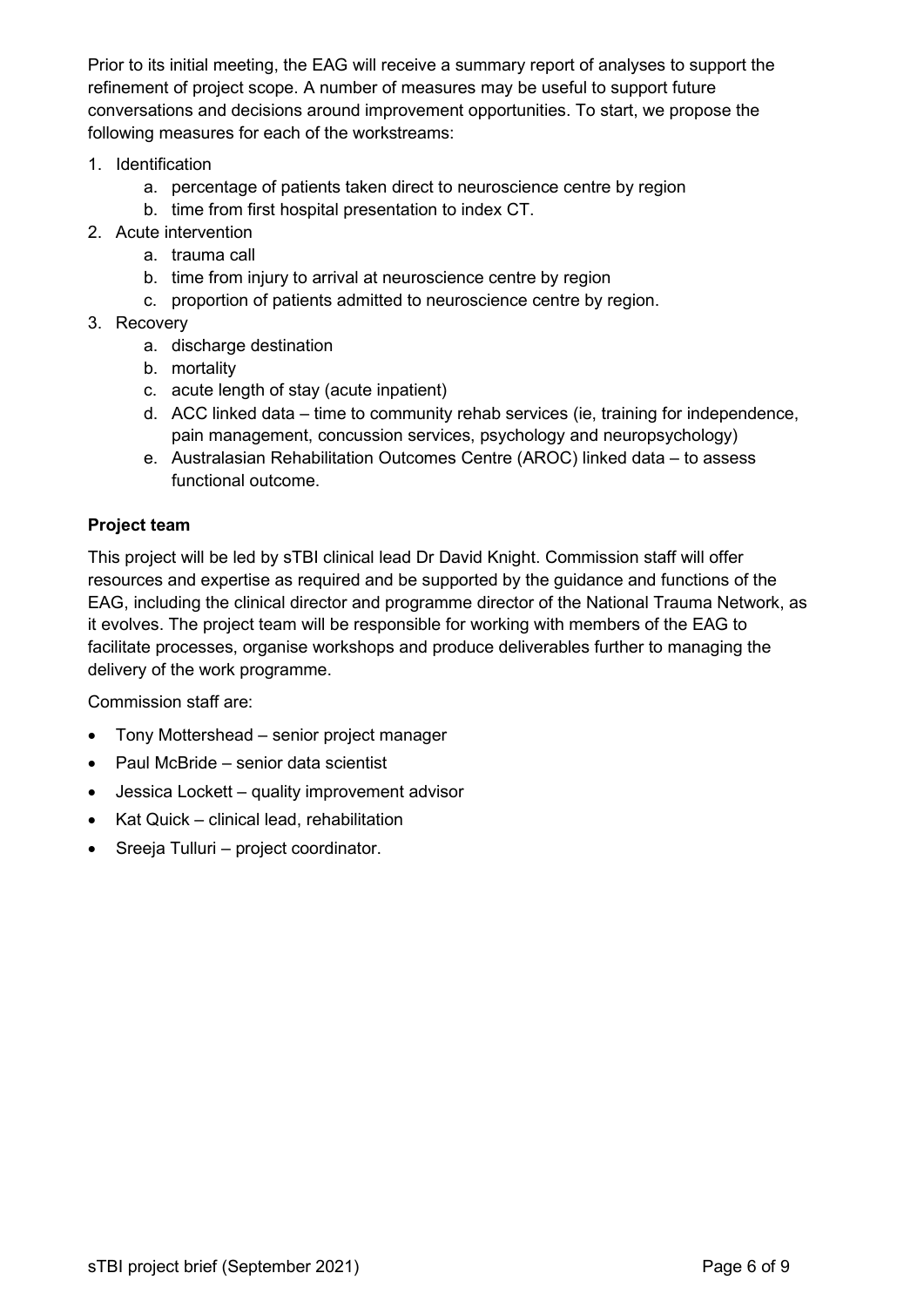#### **Key activities, deliverables and timelines**

The activities below will kick-start the programme of work. Activities and associated timelines will be determined with an agreed workplan (proposed to be confirmed by 31 October 2021).

Project deliverables will be finalised by the EAG and clinical lead. Early considerations are being made towards development of:

- a national guideline with agreed pathways
- a series of change resources to support adoption of guidelines
- measurement and reporting framework for sTBI.

| #              | <b>Activity</b>                                                                  | <b>Deliverable</b>                                                                                                               | Who                  | <b>Start</b>           | <b>End</b>                   |
|----------------|----------------------------------------------------------------------------------|----------------------------------------------------------------------------------------------------------------------------------|----------------------|------------------------|------------------------------|
| 1              | Clinical lead recruited and secured                                              | Signed contract with<br>associated DHB                                                                                           | Tony                 | Completed              |                              |
| $\overline{2}$ | Expression of interest package for<br>EAG developed and distributed              | Project brief<br>$\bullet$<br>Terms of reference<br>$\bullet$<br><b>EOI</b> document<br>$\bullet$                                | Tony/David           | 23 August<br>2021      | 30 August<br>2021            |
| 3              | EAG submissions of interest<br>deadline                                          | EAG interest sent to<br>Tony                                                                                                     | EAG<br>candidates    | 1<br>September<br>2021 | 10<br>September<br>2021      |
| 4              | First EAG meeting                                                                | <b>EAG</b> meeting<br>$\bullet$<br>package<br>In-person or online<br>$\bullet$<br>(dependent on<br>public health alert<br>level) | Sreeja (and<br>team) |                        | 30<br>September<br>2021      |
| 5              | Workplan developed and agreed                                                    | Workplan                                                                                                                         | Tony                 | 1 October<br>2021      | 31 October<br>2021           |
| 6              | Project implementation period                                                    | <b>TBD</b>                                                                                                                       | All                  | 1<br>November<br>2021  | 31<br>December<br>2022 (TBC) |
| $\overline{7}$ | Publication and dissemination of<br>deliverables, including a monitoring<br>plan | <b>TBD</b>                                                                                                                       | All                  | 1 Jan 2023             | 31 March<br>2023             |

## **Approvals**

Final approval for the scope of the project and the work plan will be at the discretion of the clinical lead. Advice and input on the scope and work plan will be provided by the Commission leadership where required.

Local and regional change initiatives (TBD) will require sponsor and executive sponsor engagement and approval to increase likelihood of success.

## **Reporting**

Progress on this programme of work will be reported to ACC on a quarterly basis with updates provided to the Commission and National Trauma Network leadership as required.

The EAG will receive project updates on an as-needed basis (TBC from terms of reference).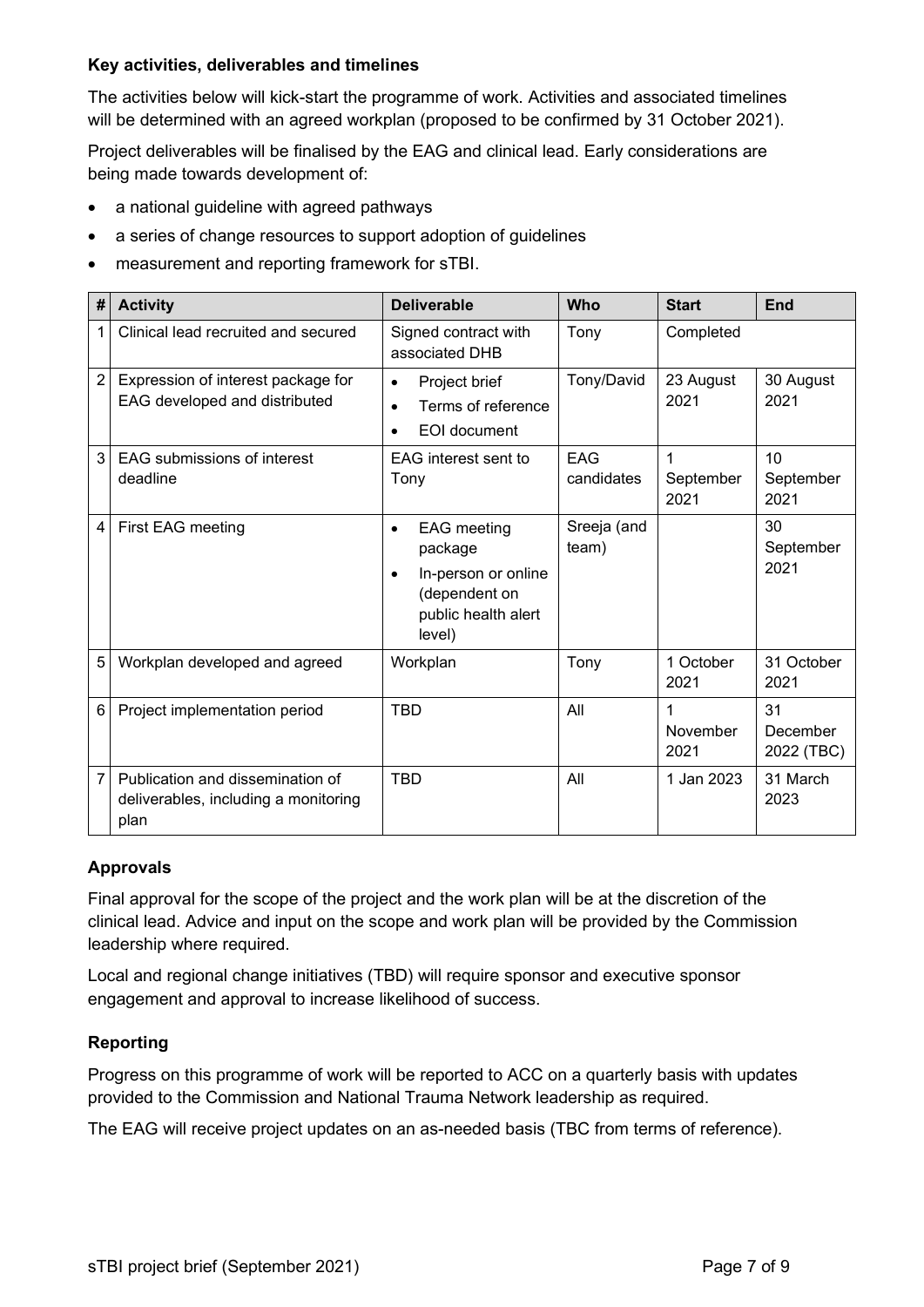## **Key risks (to be completed)**

| <b>Detail</b>                                                                                                                                             |   |   | O | Actions to mitigate/contingency plan                                                                                                                                                                                   | Owner |
|-----------------------------------------------------------------------------------------------------------------------------------------------------------|---|---|---|------------------------------------------------------------------------------------------------------------------------------------------------------------------------------------------------------------------------|-------|
| Low buy-in/engagement from key clinical<br>leaders                                                                                                        | м | H | М | Engage clinical leaders from varying<br>professions early to adopt a shared<br>understanding and co-create project<br>scope                                                                                            | David |
| Magnitude of the problem identified is too<br>small to warrant effort to change                                                                           |   | H | М | Identify and agree a patient cohort who<br>will receive strongest benefit from change                                                                                                                                  |       |
| Magnitude of the problem identified is too<br>large making change seem unachievable                                                                       |   | H | M | and ensure value-add to service providers                                                                                                                                                                              |       |
| Input from consumers and Māori is diluted<br>by a large number of clinical<br>representatives or power is not well<br>shared across the programme of work | L | H | М | Ensure consumer representatives are<br>present in all aspect of the programme,<br>including at least 2-3 consumer/whānau<br>representatives. Also on regional/local<br>improvement teams where<br>required/appropriate | Tony  |
| Key: L = likelihood; I = impact; O = overall risk rating; H = high; M = medium; L = low                                                                   |   |   |   |                                                                                                                                                                                                                        |       |

A full risk assessment will be undertaken at the start of this project and risk management activities will take place throughout.

#### **Key stakeholders (to be completed upon workplan and EAG input – see terms of reference for EAG for defined group membership)**

List of key organisations that will have an influence on the success of this project and who need to be involved in the project for successful completion.

| <b>Name</b> | Influence | Involve | <b>Comment</b> |
|-------------|-----------|---------|----------------|
|             |           |         |                |
|             |           |         |                |
|             |           |         |                |

## **Evaluation measures (aside from mortality and those used in initial analyses; will be determined in alignment with project plan and informed by the EAG)**

| Concern seeking<br>to address:                |  |  |  |
|-----------------------------------------------|--|--|--|
| Evidence base:                                |  |  |  |
| Scale of problem:                             |  |  |  |
| Project will deliver:                         |  |  |  |
| (output measures)                             |  |  |  |
| Outcome<br>measures:                          |  |  |  |
| Changes in<br>behaviour we wish<br>to see:    |  |  |  |
| Does a tried-and-<br>tested measure<br>exist? |  |  |  |
| Does the data<br>exist?                       |  |  |  |